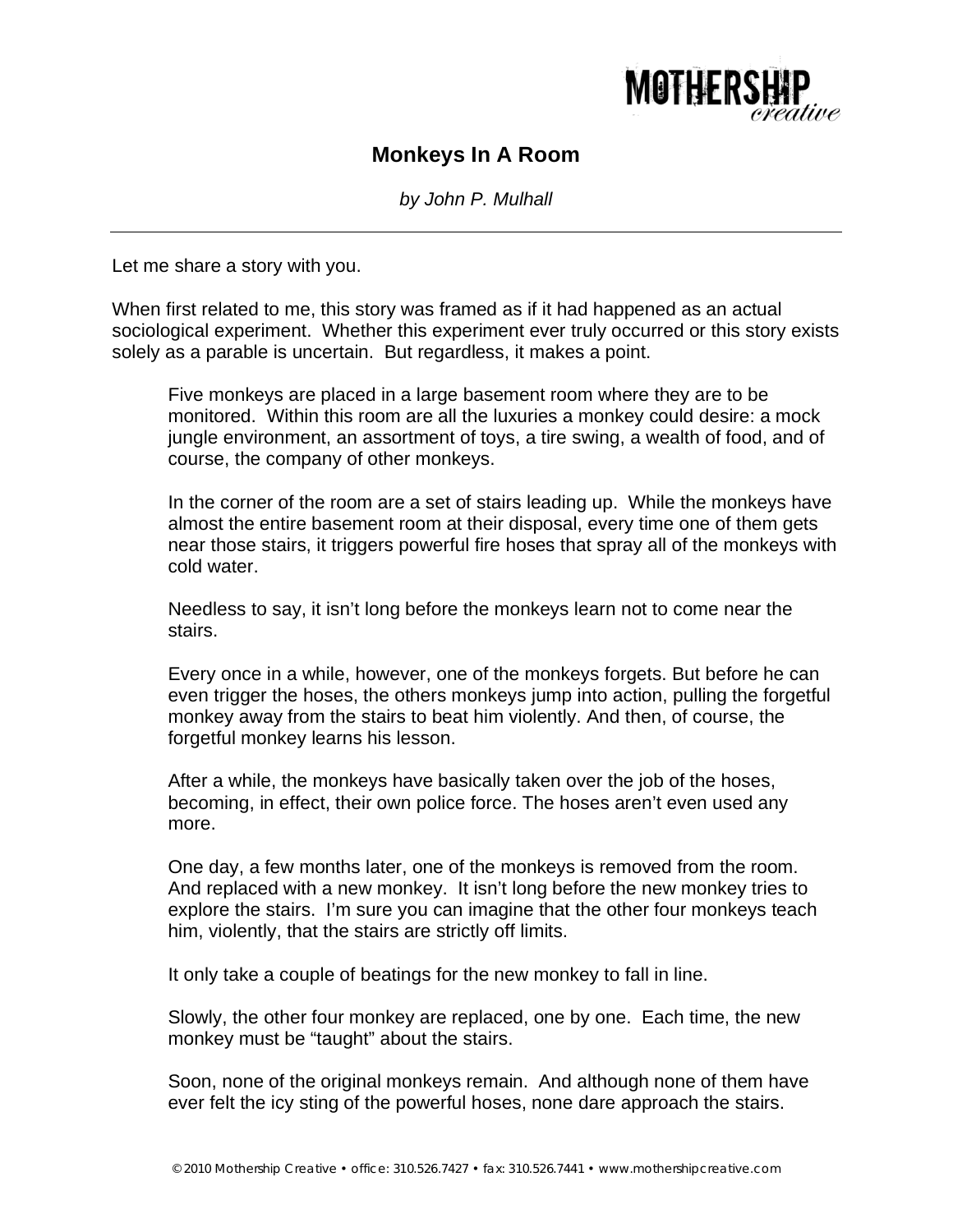

Why?

Because…

## *"…we've always done it that way!"*

How many times have you heard that reason in your life? So much that it's become a joke, right? So much so that people can't even say it with a straight face anymore, right?

I mean, this parable just illustrates a phrase that has already become a parody of itself, simple and laughable, right? Right?? Anyone?

Sadly, no.

I'm amazed at how surprisingly common this phrase still rears its ugly head in corporate environments, especially in the face of new ideas.

Oh, maybe people aren't saying it in such a direct fashion, but it's there, right beneath the surface. Keep digging, you'll find it.

Marketing departments are used to things that are familiar and have worked for them in the past. Communications departments have "tried and true" methods. Meetings and Events departments grab last years RFP, which of course is based on the previous years…and so on…and so on.

For example, you'd be amazed how many times I hear, almost smugly, "oh, we don't use video."

But why?

Video based advertising is proven to be 20% more effective than other forms!

And online video grew 53% in 2009 alone!

Video is an effective option to communicate.

So why would a company just wholly disregard it, if not for the fact that they have just never used it before, which is basically saying "we've always done it that way!"

I'll tell you this. Many other businesses are certainly discovering video. And they are utilizing social media. And they are looking at other unique, creative, and perhaps (dare I say it) untried methods of communicating their message. They are opening their minds to the myriad of possibilities that exist to help them reach their audience.